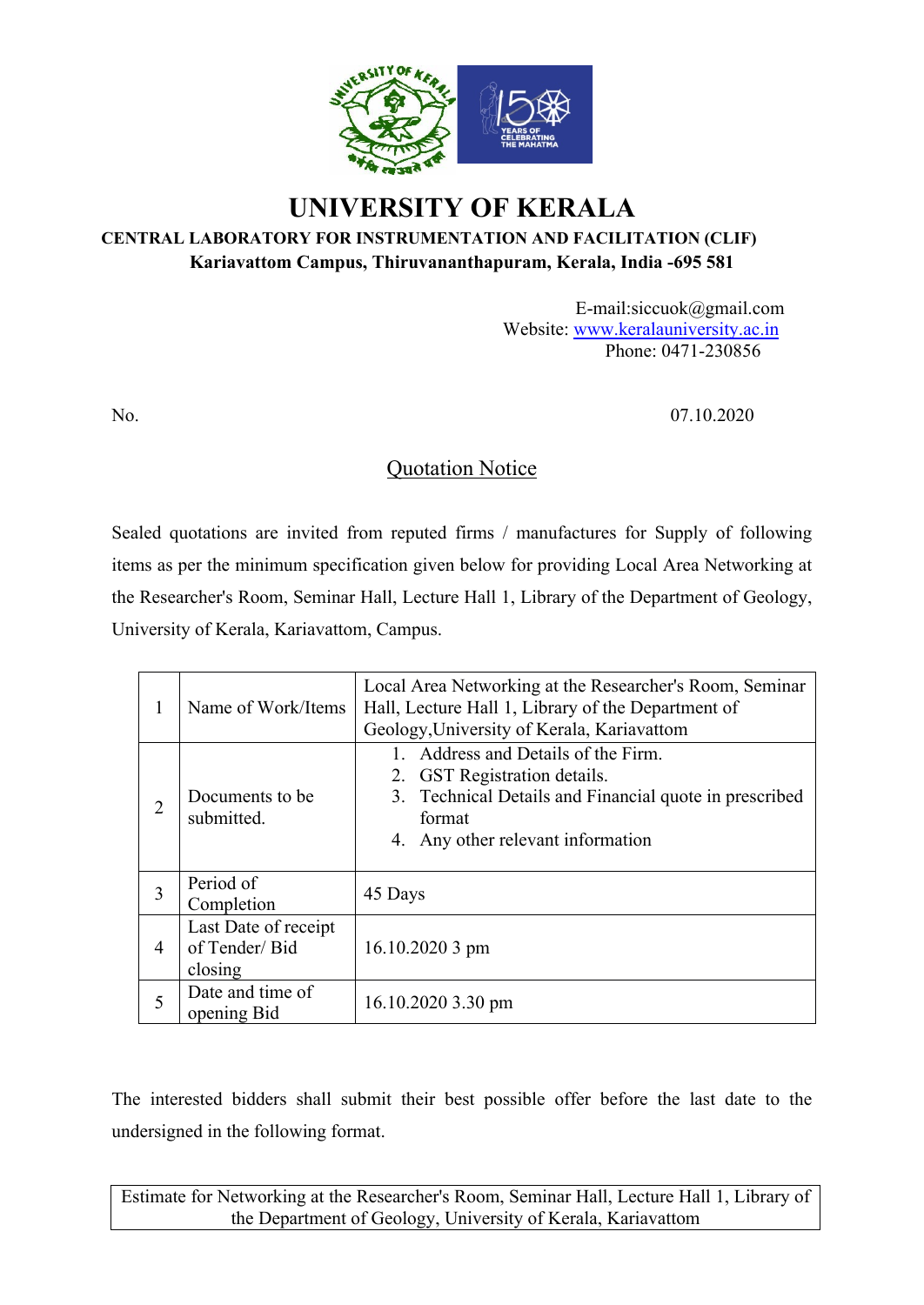|                |                                                            |              | <b>Materials</b> |                     |                     |                  |           |                               |
|----------------|------------------------------------------------------------|--------------|------------------|---------------------|---------------------|------------------|-----------|-------------------------------|
| N <sub>0</sub> | Item                                                       | Quantit<br>y | Unit             | Rat<br>$\mathbf{e}$ | Total<br>amoun<br>t | Mak<br>${\bf e}$ | Mode<br>1 | Warrant<br>y<br>(in<br>years) |
| $\mathbf{1}$   | Cat6 UTP Cable                                             | 450          | Mtr              |                     |                     |                  |           |                               |
| $\overline{2}$ | <b>Information Outlet</b>                                  | 8            | <b>Nos</b>       |                     |                     |                  |           |                               |
| 3              | Single shutter faceplate                                   | 8            | <b>Nos</b>       |                     |                     |                  |           |                               |
| $\overline{4}$ | $3/3$ SMB (box)                                            | 8            | <b>Nos</b>       |                     |                     |                  |           |                               |
| 5              | RJ 45 Connectors                                           | 8            | <b>Nos</b>       |                     |                     |                  |           |                               |
| 6              | 25mm White ISI PVC<br>Pipe with accessories                | 110          | Mtr              |                     |                     |                  |           |                               |
| $\overline{7}$ | 20mm White ISI PVC<br>Pipe with accessories                | 90           | Mtr              |                     |                     |                  |           |                               |
| 8              | Cat 6 1mtr Patch cord                                      | 8            | <b>Nos</b>       |                     |                     |                  |           |                               |
| 9              | Ethernet Switch (24<br>Port, 1000 Mbps, Rack<br>Mountable) | $\mathbf{1}$ | No.              |                     |                     |                  |           |                               |
|                |                                                            |              | Labor            |                     |                     |                  |           |                               |
| $\mathbf{1}$   | Cat6 UTP Laying<br>Charges                                 | 450          | Mtr              |                     |                     |                  |           |                               |
| $\overline{2}$ | RJ 45 / IO Termination<br>Charges                          | 16           | <b>Nos</b>       |                     |                     |                  |           |                               |
| $\overline{3}$ | <b>Faceplate Fixing</b><br>Charges                         | 8            | <b>Nos</b>       |                     |                     |                  |           |                               |
| $\overline{4}$ | 3/3 PVC Box fixing<br>Charges (Surface)                    | 8            | <b>Nos</b>       |                     |                     |                  |           |                               |
| 5              | 20mm/25mm/32mm<br><b>PVC Pipe Laying</b><br>Charges        | 200          | Mtr              |                     |                     |                  |           |                               |
| 6              | Installation of Switch                                     | $\mathbf{1}$ | No.              |                     |                     |                  |           |                               |

### **Scope of the Work**

 The present work is to Providing Local Area Networking at the Researcher's Room, Seminar Hall, Lecture Hall 1, Library of the Department of Geology,University of Kerala, KariavattomCampus. The supplier has to be supply, install and commissioning the system. The entire quote shall form an integrated system. The existing facility shall be utilized. If any additional components are needed for the satisfactory completion of the work, the supplier shall add the item in the above list.

### **Terms and conditions**

1. This Bid is single **cover bid**, Both Technical Bid and Financial Bid shall be submitted in same covers.